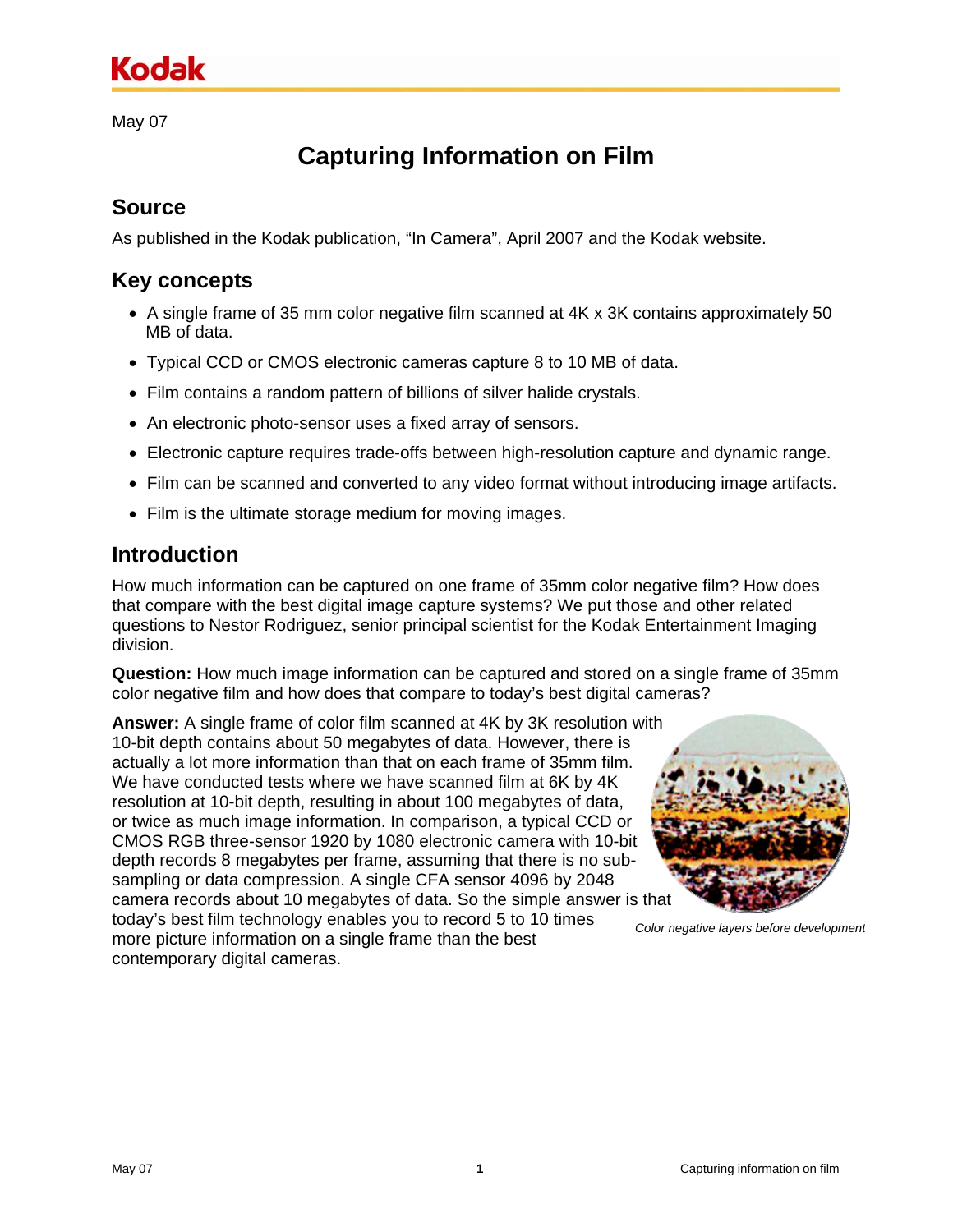**Question:** What are the main differences between the way images are recorded on film and digital, aside from resolution?

**Answer:** Film is analog, like the human eye. It sees and records continuous tonal gradations between black and white. There are many complexities and nuances in the way film captures images. For example, film requires a certain threshold in exposure to light before it begins forming latent images. This gives cinematographers extraordinary flexibility for manipulating light in ways that create subtleties in textures, contrast and colors that are part of their visual vocabulary. Every frame of film consists of layers of emulsions that respond to different areas of the color spectrum to produce a result that

represents the red, green and blue light for every single point captured in the original scene. Each layer in every frame contains a

random pattern of billions of T-Grain silver halide crystals, color couplers and other chemicals embedded in a gelatin emulsion. Light causes a chemical reaction in the crystals to create latent images consisting of small clusters of silver specks. The latent images are amplified billions of times when the negative is processed.

The CCD sensor in electronic cameras consists of a rigid pattern of pixels. A sensor pixel requires a minimum threshold (exposure) of photons before it generates an analog charge that is translated into an analog voltage. The voltage is amplified and passed along to one or more A/D (analog to digital) converters that put it into numerical values. Instead of latent images, there is a numeric representation of picture data captured by a rigid array of pixels.

**Question:** Are there any other significant differences?

**Answer:** There are significant differences in dynamic range. The more costly electronic cameras can record details in shadow areas, however highlights lose their texture and color by becoming blown out.

An electronic camera designed for a particular image frame size format (e.g. 35mm) has to choose (trade-off) between resolution, and dynamic range (including sensitivity). When squeezing more pixels into the CCD sensor to obtain higher image resolution creates smaller pixels that capture less photons and hold less charge, resulting in lower ISO speed and exposure range.

*Silver halide before development* **Question:** How do these differences translate into practical advantages or disadvantages for cinematographers and their collaborators on actual projects?

**Answer:** One example is that in challenging environments, where filmmakers have less control, film can handle overexposure in a natural-looking way due to its slow roll-off (nonlinear) response to high exposure levels. Digital cameras do not handle overexposure nearly as well because they clip at extreme brightness. In addition, the small pixels required to obtain highresolution images saturate with light much faster than larger ones. This causes the image to clip or "blow out." Once an electronic image has clipped highlights, no amount of post work or money can bring those details back.



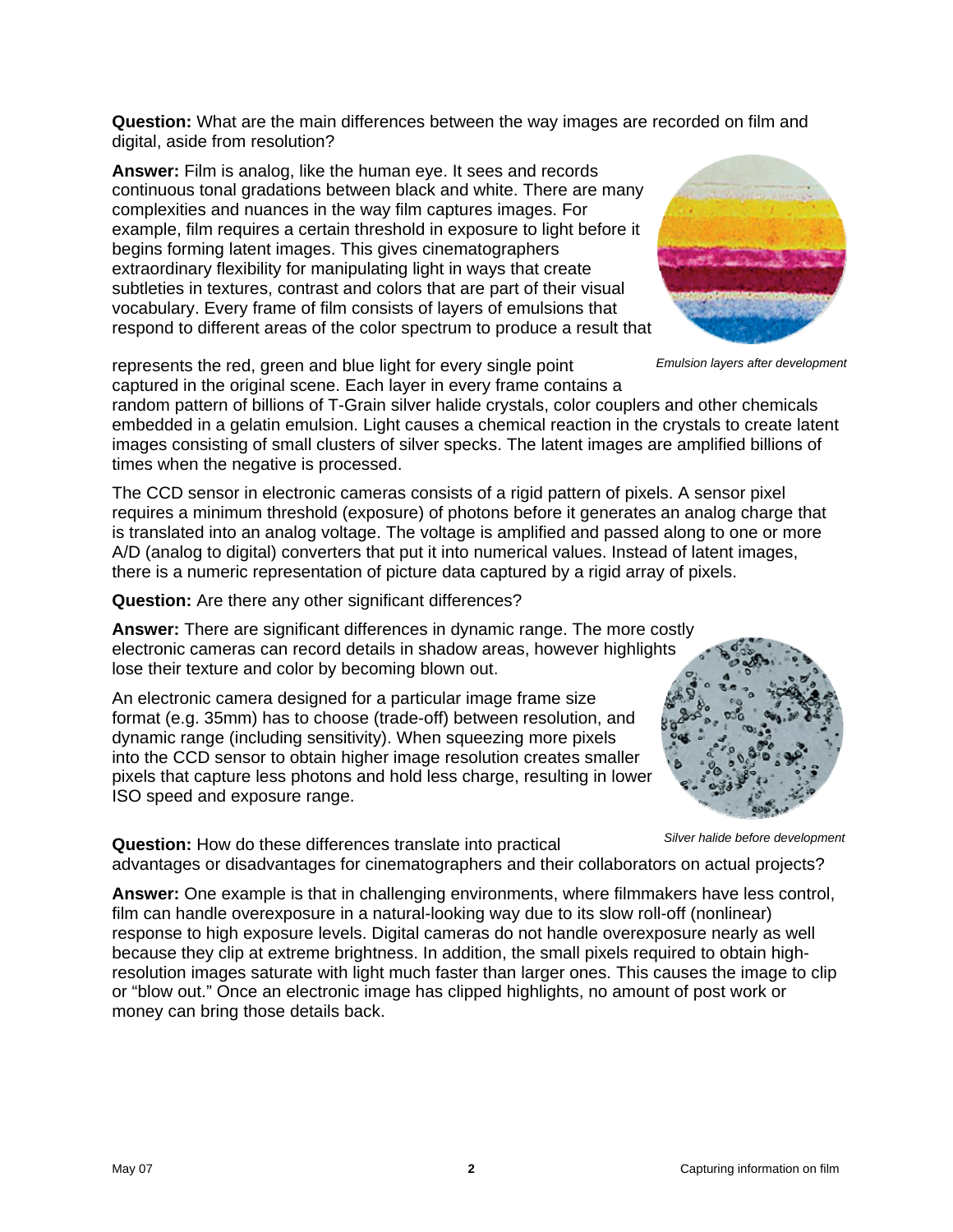# Kodak

**Question:** Are there other differences in terms of format flexibility?

**Answer:** Film can be scanned and processed to meet almost any format requirements. Whether the need is for standard definition, high definition, or something else in the future, the same film can be used to conform to different formats. As scanners and signal processing technologies continue to improve, the same film can be rescanned to take advantage of advances in postproduction and display technologies. In other words, today's best films will look even better tomorrow. If and when electronic display technology improves, today's electronic productions are likely to be obsolete.



*Silver halide after development* **Question:** How about the Super 16 film format? How does that play on HDTV?

**Answer:** With the continuing convergence of advances being made in film and digital intermediate technologies, more low-budget films and television are being produced in Super 16 format. Some television networks had some concerns because data files used for HD broadcast are compressed and they saw some evidence of grain with programs originated in Super 16 format. That shouldn't be an issue with today's Kodak VISION2 emulsions. Countless motion pictures, episodic series, documentaries and even commercials that were produced in Super 16 format have aired in HD format around the world.

**Question:** What about archivability?

**Answer:** Turn on your own television set and scan through the available channels. Chances are you will see memorable motion pictures and television programs that were produced 40 years ago and more. A film record is a "human readable" optical image reproduction of the original scene, and as such, it does not rely on a specific image recording encoding algorithm and hardware to "read" back those images. If you are venturing on a project that you believe deserves to be seen by future generations, we recommend that you record it on film and then archive the negative properly.

**Question:** What is the status of digital archiving formats? Does film still offer the best archival alternative?

**Answer:** Film is the ultimate storage medium for moving images. Properly archived films will last for hundreds of years. Digital files are much more volatile. I believe that all of the major Hollywood studios are now making black-and-white protection masters of their films for posterity, and I imagine they will ultimately decide to convert titles originated in digital format to film for archiving. One problem is, what do you do with the outtakes you might want in the future?

Film is currently the only true archival medium that will ensure future dividends as the HD household population expands and evolves. Conversely, the best digital storage media have a short life span even under optimum conditions, and digital formats are constantly changing.

Film is by far the most reliable way to archive images. Black-and-white separations will last for up to 500 years, and color negative and intermediate stocks will last for hundreds of years. Digital video is an improvement over analog video signals, but the storage medium is still either a magnetic tape or disk, which is comparatively volatile. According to the Library of Congress, the best magnetic storage media—the media usually used for digital video and HD images—can be depended on for a decade. Once a digital signal is gone, it's gone forever. More than 75 video formats have been introduced since 1956, and even if the media survived, in many or most cases, there is no equipment for playback.